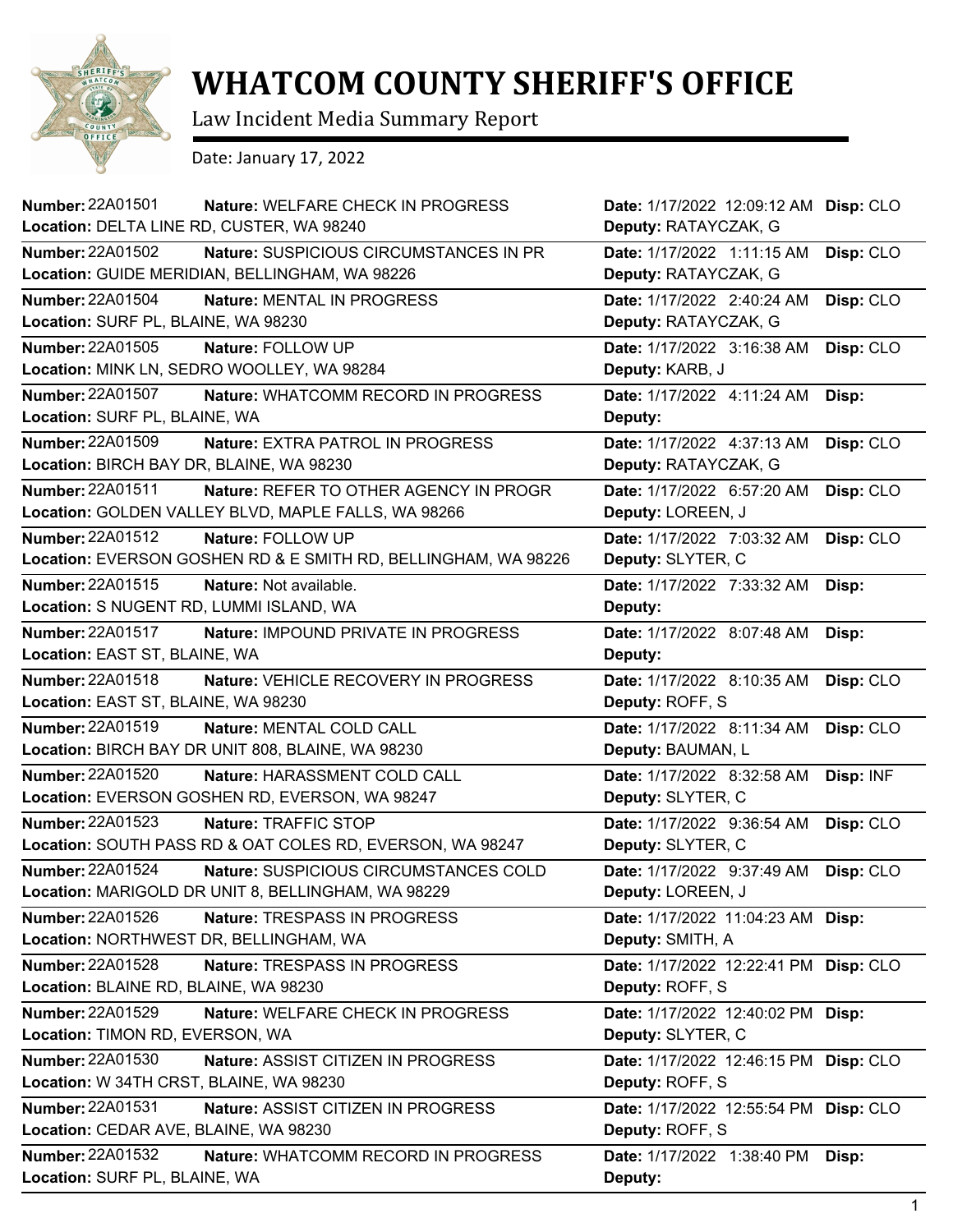| Number: 22A01534<br>Nature: WELFARE CHECK IN PROGRESS         | Date: 1/17/2022 2:03:09 PM Disp: CLO    |
|---------------------------------------------------------------|-----------------------------------------|
| Location: BOUNDARY BAY RD & APA RD, POINT ROBERTS, WA 98281   | Deputy: LEACH, T                        |
| <b>Number: 22A01539</b><br>Nature: WELFARE CHECK IN PROGRESS  | Date: 1/17/2022 2:49:11 PM<br>Disp:     |
| Location: H STREET RD, BLAINE, WA                             | Deputy:                                 |
| <b>Number: 22A01540</b><br>Nature: WELFARE CHECK IN PROGRESS  | Date: 1/17/2022 2:59:36 PM<br>Disp:     |
| Location: BIRCH BAY LYNDEN RD, BLAINE, WA                     | Deputy:                                 |
| Number: 22A01541<br>Nature: SUSPICIOUS CIRCUMSTANCES COLD     | Date: 1/17/2022 3:25:53 PM<br>Disp: CLO |
| Location: MARSHALL HILL RD, DEMING, WA 98244                  | Deputy: ANDERS, J                       |
| Number: 22A01543<br>Nature: WATCH FOR IN PROGRESS             | Date: 1/17/2022 3:51:22 PM<br>Disp:     |
| Location: LAKEWAY DR & LOWELL AV, BELLINGHAM, WA              | Deputy:                                 |
| Number: 22A01544<br>Nature: SHOTS IN PROGRESS                 | Date: 1/17/2022 3:49:06 PM<br>Disp: CLO |
| Location: GOLDEN VALLEY DR, MAPLE FALLS, WA 98266             | Deputy: INGERMANN, N                    |
| Number: 22A01545<br>Nature: SUSPICIOUS PERSON COLD CALL       | Date: 1/17/2022 3:58:00 PM<br>Disp: CLO |
| Location: APA RD & BOUNDARY BAY RD, POINT ROBERTS, WA 98281   | Deputy: LEACH, T                        |
| Number: 22A01546<br>Nature: OVERDOSE IN PROGRESS              | Date: 1/17/2022 4:03:31 PM<br>Disp: INF |
| Location: CEDAR AVE, BLAINE, WA 98230                         | Deputy: WOOD, B                         |
| <b>Number: 22A01548</b><br>Nature: ASSIST CITIZEN IN PROGRESS | Date: 1/17/2022 5:00:12 PM<br>Disp:     |
| Location: BIRCH BAY LYNDEN RD, CUSTER, WA                     | Deputy:                                 |
| Number: 22A01549<br>Nature: IMPOUND PRIVATE COLD CALL         | Date: 1/17/2022 5:04:28 PM<br>Disp:     |
| Location: ALDER WA, BLAINE, WA                                | Deputy:                                 |
| <b>Number: 22A01550</b><br>Nature: WELFARE CHECK IN PROGRESS  | Date: 1/17/2022 5:14:27 PM<br>Disp: CLO |
| Location: SANTA FE TRL, MAPLE FALLS, WA 98266                 | Deputy: INGERMANN, N                    |
| Number: 22A01551<br>Nature: MENTAL IN PROGRESS                | Date: 1/17/2022 6:43:08 PM<br>Disp: CLO |
| Location: APACHE DR, MAPLE FALLS, WA 98266                    | Deputy: INGERMANN, N                    |
| <b>Number: 22A01552</b><br>Nature: Not available.             | Date: 1/17/2022 6:53:37 PM<br>Disp:     |
| Location: LUMMI SHORE RD, BELLINGHAM, WA                      | Deputy: JOHNSON, J                      |
| Number: 22A01553<br>Nature: TRESPASS COLD CALL                | Date: 1/17/2022 6:55:39 PM<br>Disp: CLO |
| Location: MISSION RD, EVERSON, WA 98247                       | Deputy: INGERMANN, N                    |
| Number: 22A01554<br>Nature: SUSPICIOUS PERSON IN PROGRESS     | Date: 1/17/2022 6:59:37 PM Disp:        |
| Location: MISSION RD, EVERSON, WA                             | Deputy:                                 |
| Number: 22A01555<br>Nature: BURGLARY IN PROGRESS              | Date: 1/17/2022 7:03:38 PM<br>Disp: CLO |
| Location: NORTHWEST DR, BELLINGHAM, WA 98226                  | Deputy: HEYSTEK, L                      |
| Number: 22A01556<br>Nature: WATCH FOR IN PROGRESS             | Date: 1/17/2022 7:09:03 PM<br>Disp:     |
| Location: SB I5 NO & BIRCH BAY LYNDEN RD, BLAINE, WA          | Deputy:                                 |
| <b>Number: 22A01557</b><br>Nature: TRAFFIC HAZARD IN PROGRESS | Disp: CLO<br>Date: 1/17/2022 7:26:15 PM |
| Location: SLATER RD, FERNDALE, WA 98248                       | Deputy: HEYSTEK, L                      |
| Number: 22A01558<br>Nature: ASSIST AGENCY IN PROGRESS         | Date: 1/17/2022 7:45:05 PM<br>Disp: CLO |
| Location: E ST, BLAINE, WA 98230                              | Deputy: WOOD, B                         |
| Number: 22A01560<br>Nature: MVA BLOCKING IN PROGRESS          | Date: 1/17/2022 7:54:20 PM<br>Disp: CLO |
| Location: CENTRAL RD, EVERSON, WA 98247                       | Deputy: INGERMANN, N                    |
| Number: 22A01561<br>Nature: WATCH FOR IN PROGRESS             | Date: 1/17/2022 8:00:53 PM<br>Disp:     |
| Location: E SMITH RD & EVERSON GOSHEN RD, BELLINGHAM, WA      | Deputy:                                 |
| <b>Number: 22A01562</b><br>Nature: ALARM AUDIBLE IN PROGRESS  | Date: 1/17/2022 8:01:55 PM<br>Disp:     |
| Location: NORTHSHORE RD, BELLINGHAM, WA                       | Deputy:                                 |
| <b>Number: 22A01563</b><br>Nature: MENTAL IN PROGRESS         | Disp: CLO<br>Date: 1/17/2022 8:07:43 PM |
| Location: SURF PL, BLAINE, WA 98230                           | Deputy: WOOD, B                         |
| Number: 22A01564<br>Nature: ALARM AUDIBLE IN PROGRESS         | Date: 1/17/2022 8:11:54 PM<br>Disp: CLO |
| Location: GUIDE MERIDIAN, BELLINGHAM, WA 98226                | Deputy: HEYSTEK, L                      |
|                                                               |                                         |